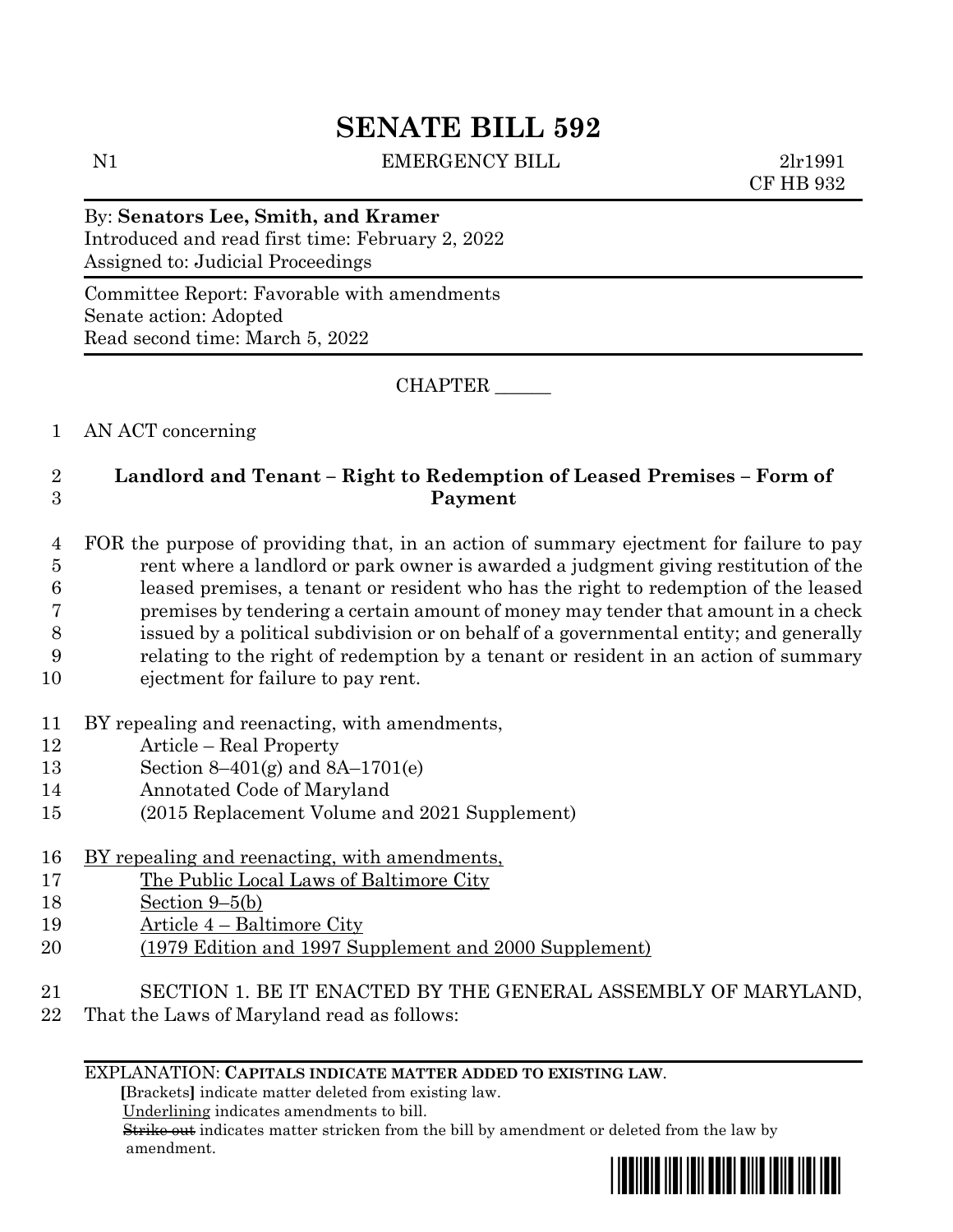#### **SENATE BILL 592**

#### **Article – Real Property**

8–401.

3 (g) (1) Subject to paragraph  $\left(\frac{2}{2}\right)$  (3) of this subsection, in any action of summary ejectment for failure to pay rent where the landlord is awarded a judgment giving the landlord restitution of the leased premises, the tenant shall have the right to redemption of the leased premises by tendering in cash, certified check **[**or**], OR** money order**, OR ELECTRONIC CHECK OR WRITTEN CHECK ISSUED BY A POLITICAL SUBDIVISION OR ON BEHALF OF A GOVERNMENTAL ENTITY** to the landlord or the landlord's agent all past due amounts, as determined by the court under subsection (e) of this section, plus all court awarded costs and fees, at any time before actual execution of the eviction order.

# (2) **AN ELECTRONIC OR WRITTEN CHECK ISSUED BY A POLITICAL SUBDIVISION OR ON BEHALF OF A GOVERNMENTAL ENTITY SHALL HAVE THE SAME LEGAL EFFECT AS A PAYMENT MADE BY THE TENANT UNDER PARAGRAPH (1) OF THIS SUBSECTION.**

 **(3)** This subsection does not apply to any tenant against whom 3 judgments of possession have been entered for rent due and unpaid in the 12 months prior to the initiation of the action to which this subsection otherwise would apply.

8A–1701.

 (e) **(1) [**In**] EXCEPT AS PROVIDED IN SUBJECT TO PARAGRAPH (2) (3) OF THIS SUBSECTION, IN** any action of summary ejectment for failure to pay rent where the park owner is awarded a judgment giving **[**him**] THE PARK OWNER** restitution of the leased premises, the resident shall have the right to redemption of the leased premises by tendering in cash, certified check, **[**or**]** money order**, OR ELECTRONIC CHECK OR WRITTEN CHECK ISSUED BY A POLITICAL SUBDIVISION OR ON BEHALF OF A GOVERNMENTAL ENTITY** to the park owner or **[**his**] THE PARK OWNER'S** agent all past due rent and late fees, plus all court awarded costs and fees, at any time before actual execution of the eviction order.

# **(2) AN ELECTRONIC OR WRITTEN CHECK ISSUED BY A POLITICAL SUBDIVISION OR ON BEHALF OF A GOVERNMENTAL ENTITY SHALL HAVE THE SAME LEGAL EFFECT AS A PAYMENT MADE BY THE RESIDENT UNDER PARAGRAPH (1) OF THIS SUBSECTION.**

 **(3)** This subsection does not apply to any resident against whom 3 judgments of possession have been entered for rent due and unpaid in the 12 months prior to the initiation of the action to which this subsection otherwise would apply.